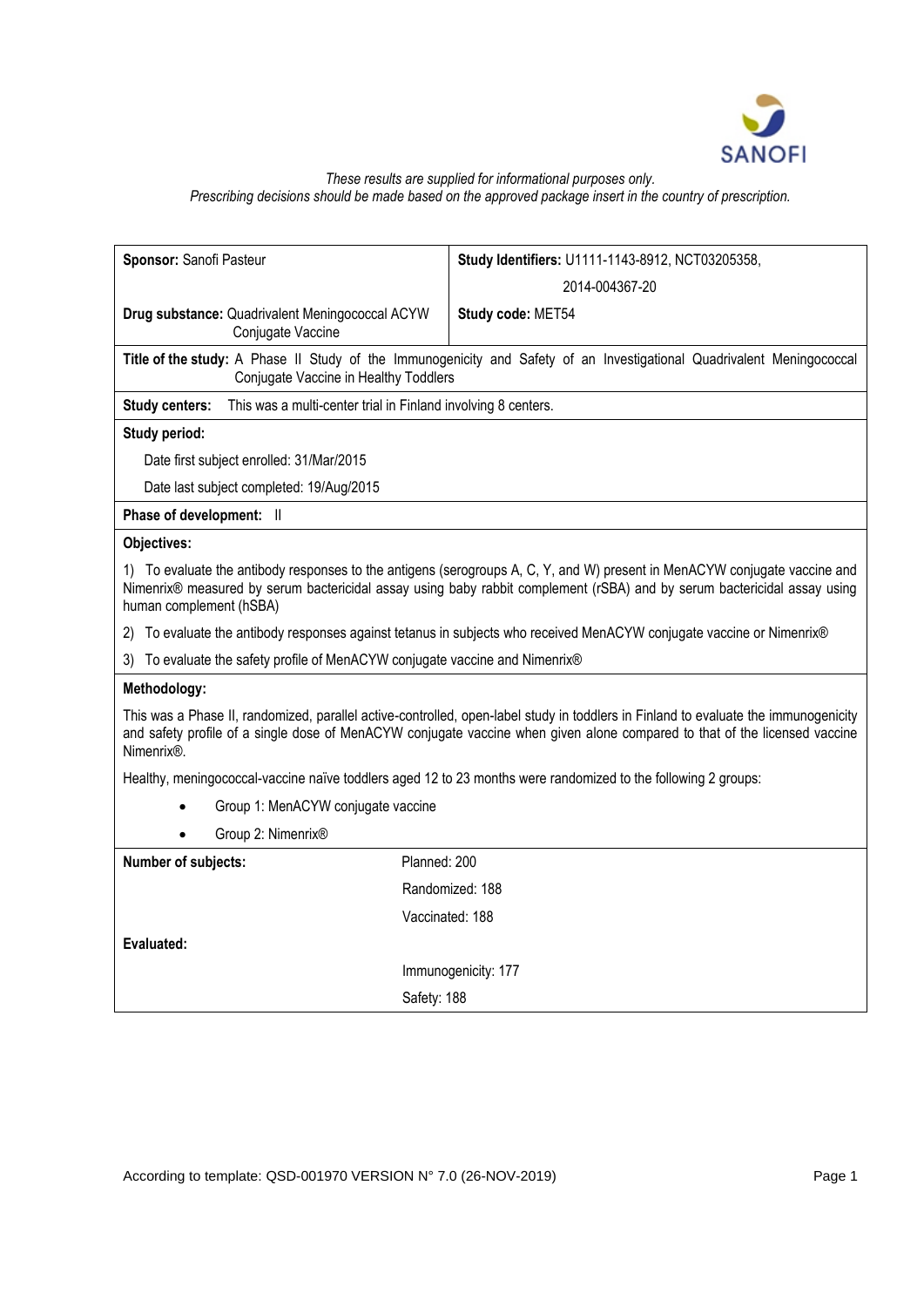

**Diagnosis and criteria for inclusion:**

An individual must fulfill all of the following criteria in order to be eligible for trial enrollment:

1) Aged 12 to 23 months on the day of the first study visit

2) Born at full term of pregnancy ( $\geq$  37 weeks) or with a birth weight  $\geq$  2.5 kg (5.5 pounds)

3) Informed consent form (ICF) has been signed and dated by the parent(s) or other legally acceptable representative (and by an independent witness if required by local regulations)

4) Subject and parent/legally acceptable representative are able to attend all scheduled visits and to comply with all trial procedures

5) Covered by health insurance where applicable

#### **Study treatments**

**Investigational product: MenACYW conjugate vaccine**: Meningococcal Polysaccharide (Serogroups A, C, Y, and W) Tetanus Toxoid Conjugate Vaccine

Form: Liquid Solution

Composition:

Each 0.5 mL dose of MenACYW conjugate vaccine was formulated in sodium acetate buffered saline solution to contain the following ingredients:

Meningococcal capsular polysaccharides:

Serogroup A ------------------------------ 10 micrograms (µg)

Serogroup C ------------------------------- 10 µg

Serogroup Y ------------------------------- 10 µg

Serogroup W135 -------------------------- 10 µg

Tetanus toxoid protein carrier ---------- approximately 65 µg

Route of administration: Intramuscular (IM)

**Control product: Nimenrix®:** Meningococcal group A, C, W-135 and Y conjugate vaccine

Form: Powder and solvent for solution for injection. The powder is white. The solvent is clear and colorless.

Composition:

After reconstitution, 1 dose (0.5 mL) of Nimenrix® contained the following:

Neisseria meningitidis polysaccharides:

Serogroup A ------------------------------ 5 µg

Serogroup C ------------------------------ 5 µg

Serogroup W-135 ------------------------5 µg

Serogroup Y ------------------------------ 5 µg

Tetanus toxoid protein carrier -------------- approximately 44 µg

Excipients:

In the powder: Sucrose, Trometamol

In the solvent: Sodium chloride, Water for injection

Route of administration: IM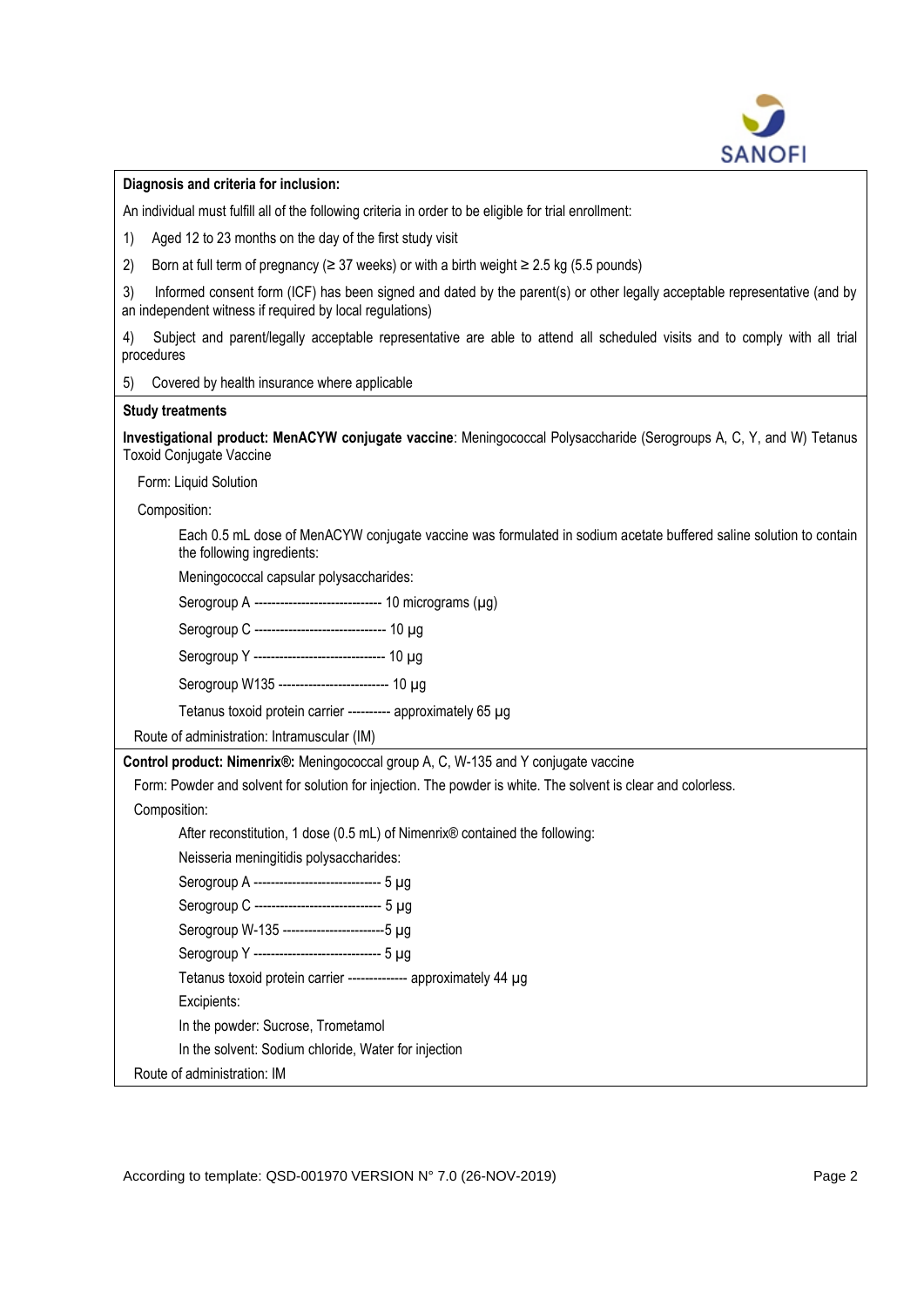

**Duration of treatment/participation:** The duration of each subject's participation in the trial was 30 to 44 days.

## **Criteria for evaluation:**

# **Immunogenicity:**

The following serological endpoints were assessed immediately before and 30 days after vaccination:

• Antibody titers against meningococcal serogroups A, C, Y, and W measured by rSBA and hSBA for Group 1 and Group 2.

Tetanus toxoid is contained in both the investigational and control vaccines as a carrier protein. Therefore, blood samples were also tested for anti-tetanus antibodies by enzyme-linked immunosorbent assay (ELISA). The following parameters were assessed:

- At both pre- and post-vaccination time point, geometric mean concentrations (GMCs)
- At both pre- and post-vaccination time points, the proportion of subjects achieving seroprotective levels ≥ 0.01 international units (IU)/milliliters (mL) and  $\geq 0.1$  IU/mL of antibody concentrations to tetanus toxoid

## **Safety:**

- Occurrence, nature (Medical Dictionary for Regulatory Activities [MedDRA] preferred term), duration, intensity, and relationship to vaccination of any unsolicited systemic adverse events (AEs) reported in the 30 minutes after vaccination.
- Occurrence, time to onset, number of days of occurrence, intensity, action taken, and whether the reaction led to early termination from the study, of solicited (prelisted in the subject's diary card and electronic case report form [CRF]) injection site reactions occurring up to 7 days after vaccination.
- Occurrence, time to onset, number of days of occurrence, intensity, action taken, and whether the reaction led to early termination from the study, of solicited (prelisted in the subject's diary card and CRF) systemic reactions occurring up to 7 days after vaccination.
- Occurrence, nature (MedDRA preferred term), time to onset, duration, intensity, action taken, relationship to vaccination (for systemic AEs only), and whether the event led to early termination from the study, of unsolicited AEs up to 30 days after vaccination.
- Occurrence, nature (MedDRA preferred term), time to onset, duration, seriousness criteria, relationship to vaccination, outcome, and whether the serious adverse event (SAE) led to early termination from the study of SAEs throughout the trial.

### **Statistical methods:**

All analyses were descriptive; no hypotheses were tested. Descriptive statistics and reverse cumulative distribution curve (RCDC) figures were provided for the antibody concentrations or titers against the meningococcal serogroups (A, C, Y, W) and anti-tetanus antibodies contained in MenACYW conjugate vaccine and Nimenrix®.

In general, categorical variables were summarized and presented by frequency counts, proportion percentages, and confidence intervals (CIs). Continuous variables were summarized and presented with mean, standard deviation, and CIs. For the main parameters, 95% CIs of point estimates were calculated using the normal approximation for quantitative data and the exact binomial distribution for proportions. For geometric mean titers (GMTs), 95% CIs of point estimates were calculated using normal approximation assuming they were log-normally distributed.

### **Summary:**

# **Population characteristics:**

### Subject Disposition:

A total of 188 subjects were enrolled in this study and randomly allocated to either Group 1 (94 subjects) or Group 2 (94 subjects). All 188 subjects (100.0%) completed the trial; there were no early terminations due to an SAE or AE.

# Demographics:

There were a total of 98 (52.1%) male subjects and 90 (47.9%) female subjects in the SafAS; the overall ratio of male/female subjects was 1.09. There were more males than females in Group 1 (male/female ratio was 1.54). There were more females than males in Group 2 (male/female ratio was 0.77).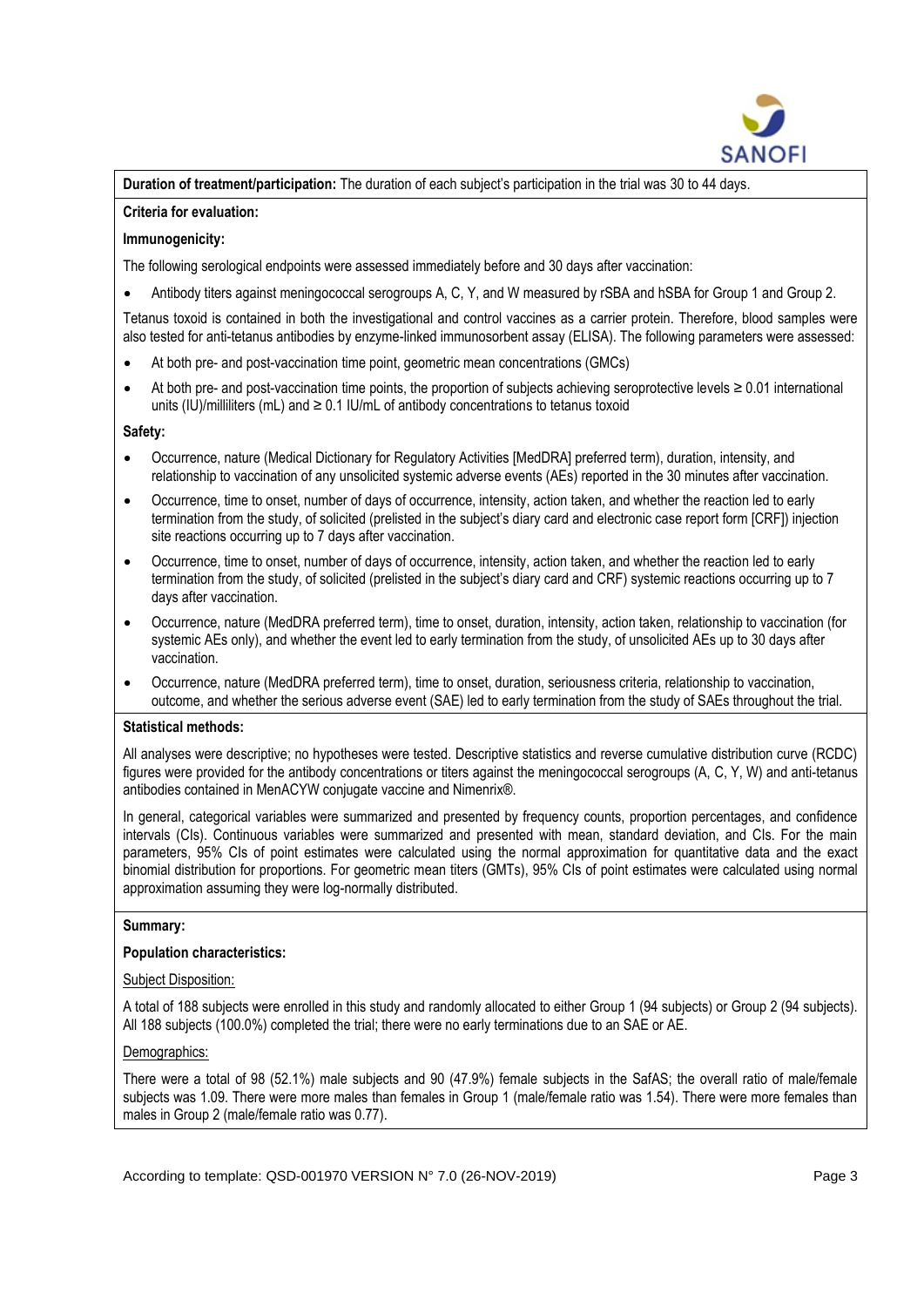

Subjects' ages were comparable across the 2 groups. The mean age of the subjects at enrollment was 1.44  $\pm$  0.302 years in Group 1 and  $1.47 \pm 0.314$  years in Group 2.

# **Immunogenicity results:**

## **Meningococcal Antibody Responses Measured by rSBA**

*GMTs of Antibodies against Meningococcal Serogroups A, C, Y, and W*

At baseline, meningococcal rSBA GMTs were comparable or similar in both groups for serogroups C, Y, and W and were numerically higher for serogroup A in Group 1 (12.4) than in Group 2 (5.6).

Thirty days after vaccination, meningococcal rSBA GMTs for all 4 serogroups were higher than at baseline in both groups. For serogroup A, the rSBA GMT for Group 1 (3137.5) was lower compared to Group 2 (7377.0). For serogroup C, the rSBA GMT for Group 1 (2440.1) was higher compared to Group 2 (418.6). For serogroups Y and W, the rSBA GMTs for Group 1 (2633.3 and 5306.8, respectively) were comparable to Group 2 (2759.6 and 4333.7, respectively).

## *Fold Rise in rSBA Antibody Titers*

Most subjects in both groups had a ≥ 4-fold rise in rSBA antibody titers 30 days after vaccination. For serogroup A, the percentage of subjects with a ≥ 4-fold rise in rSBA antibody titers 30 days after vaccination was numerically lower in Group 1 than in Group 2; for serogroups C, Y, and W, the percentages of subjects with a ≥ 4-fold rise in rSBA antibody titers 30 days after vaccination were comparable or similar between the 2 groups:

- 91.2% (83/91) in Group 1and 98.8% (85/86) in Group 2 for serogroup A
- 100.0% (91/91) in Group 1and 96.5% (83/86) in Group 2 for serogroup C
- 98.9% (90/91) in Group 1and 98.8% (85/86) in Group 2 for serogroup Y
- 100.0% (91/91) in Group 1and 100.0% (86/86) in Group 2 for serogroup W

# *Meningococcal rSBA Antibody Titers >= 1:8 and >= 1:128*

# rSBA Titers ≥ 1:8

At baseline, the percentage of subjects with meningococcal rSBA titers ≥ 1:8 for serogroup A was numerically higher in Group 1 (33.0% [30/91]) than Group 2 (17.4% [15/86]). At baseline, comparable percentages of subjects in Group 1 and Group 2 had meningococcal rSBA titers ≥ 1:8 for serogroups C, Y, and W.

Thirty days after vaccination, the percentages of subjects with rSBA titers ≥ 1:8 were increased from baseline for all serogroups in both groups. For serogroups A, Y, and W, the percentages were similar (100.0%) between the 2 groups. For serogroup C, the percentage of subjects with rSBA titers ≥ 1:8 was comparable in Group 1 (100.0% [91/91]) and Group 2 (98.8% [85/86]).

# rSBA Titers ≥ 1:128

At baseline, the percentage of subjects with meningococcal rSBA titers ≥ 1:128 for serogroup A was numerically higher in Group 1 (31.9% [29/91]) than Group 2 (17.4% [15/86]). At baseline, comparable percentages of subjects in Group 1 and Group 2 had meningococcal rSBA titers ≥ 1:128 for serogroups C, Y, and W.

Thirty days after vaccination, the percentages of subjects with rSBA titers ≥ 1:128 were increased from baseline for all serogroups in both groups. For serogroups A, Y, and W, the percentages were similar (100.0%) between the 2 groups. For serogroup C, the percentage of subjects with rSBA titers ≥ 1:128 was numerically higher in Group 1 (100.0% [91/91]) than in Group 2 (94.2% [81/86]).

### *Meningococcal Vaccine Seroresponse as Defined in the SAP*

An additional vaccine seroresponse definition, to the one present in the protocol, was presented in the SAP as follows: postvaccinations titers ≥ 1:32 for subjects with pre-vaccination titers < 1:8 or at least a 4-fold increase in titers from pre- to postvaccination for subjects with pre-vaccination titers  $\geq 1:8$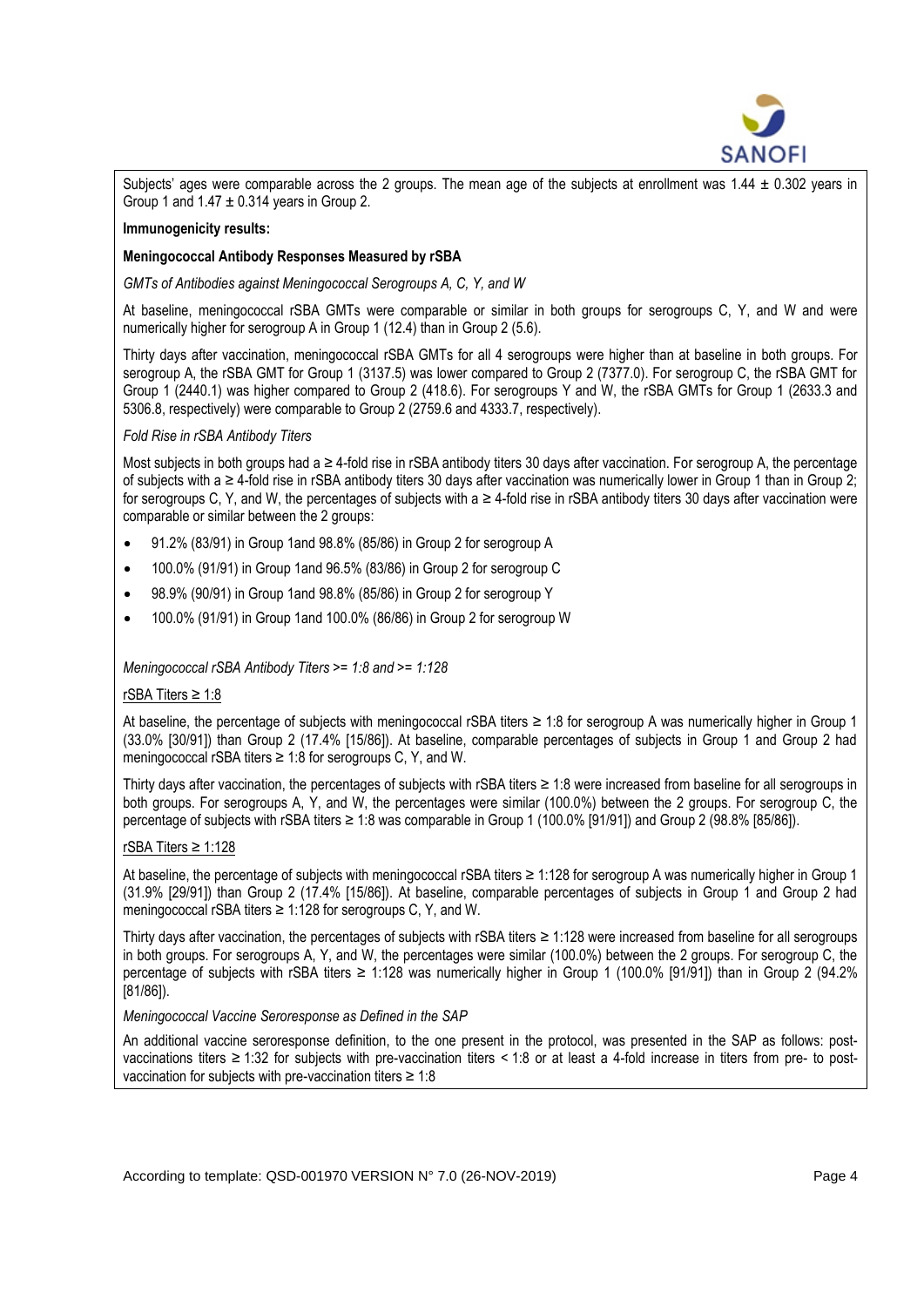

Most subjects in both groups demonstrated an rSBA vaccine seroresponse using this second definition at D30. The percentage of subjects with any rSBA vaccine seroresponse for serogroup A was numerically lower in Group 1 than Group 2 and the percentages of subjects with any rSBA vaccine seroresponse were similar or comparable between the 2 groups for serogroups C, Y, and W:

- 91.2% (83/91) in Group 1 and 98.8% (85/86) in Group 2 for serogroup A
- 100.0% (91/91) in Group 1 and 96.5% (83/86) in Group 2 for serogroup C
- 98.9% (90/91) in Group 1 and 98.8% (85/86) in Group 2 for serogroup Y
- 100.0% (91/91) in Group 1 and 100.0% (86/86) in Group 2 for serogroup W

*Meningococcal Vaccine Seroresponse as Defined in the Protocol SAP*

Vaccine seroresponse was defined in the protocol and SAP as post-vaccination titers ≥ 1:8 for subjects with pre-vaccination titers < 1:8 or at least a 4-fold increase in titers from pre- to post-vaccination for subjects with pre-vaccination titers ≥ 1:8.

Most subjects in both groups demonstrated rSBA vaccine seroresponse using this first definition at D30. The percentage of subjects with any rSBA vaccine seroresponse for serogroup A was numerically lower in Group 1 than Group 2 and the percentages of subjects with any rSBA vaccine seroresponse were similar or comparable between the 2 groups for serogroups C, Y, and W:

- 91.2% (83/91) in Group 1 and 98.8% (85/86) in Group 2 for serogroup A
- 100.0% (91/91) in Group 1 and 96.5% (83/86) in Group 2 for serogroup C
- 98.9% (90/91) in Group 1 and 98.8% (85/86) in Group 2 for serogroup Y
- 100.0% (91/91) in Group 1 and 100.0% (86/86) in Group 2 for serogroup W

# **Meningococcal Antibody Responses Measured by hSBA**

*GMTs of Antibodies Against Meningococcal Serogroups A, C, Y, and W*

At baseline, meningococcal hSBA GMTs were comparable in both groups.

Thirty days after vaccination, meningococcal hSBA GMTs for all 4 serogroups were higher than at baseline in both groups. For serogroups A and Y, the hSBA GMTs for Group 1 (76.8 and 96.6, respectively) were comparable to the hSBA GMTs for Group 2 (61.5 and 76.4, respectively) and CIs were overlapping. For serogroups C and W, the hSBA GMTs for Group 1 (492.9 and 71.7, respectively) were higher than those in Group 2 (28.4 and 44.5, respectively) with non-overlapping CIs.

# *Fold Rise in hSBA Antibody Titers*

Most subjects (> 93% in Group 1 and > 73% in Group 2) had a 4-fold rise in hSBA antibody titers 30 days after vaccination. The percentage of subjects with a ≥ 4-fold rise in hSBA antibody titers 30 days after vaccination was comparable in both groups for serogroups A, Y, and W and was higher in Group 1 than in Group 2 for serogroup C:

- 94.4% (85/90) in Group 1 and 87.2% (75/86) in Group 2 for serogroup A
- 100.0% (91/91) in Group 1 and 74.4% (64/86) in Group 2 for serogroup C
- 96.7% (88/91) in Group 1 and 96.5% (83/86) in Group 2 for serogroup Y
- 96.7% (88/91) in Group 1 and 94.2% (81/86) in Group 2 for serogroup W

*Meningococcal hSBA Antibody Titers >= 1:4 and >= 1:8*

# hSBA Titers ≥ 1:4

At baseline, generally comparable percentages of subjects in Group 1 and Group 2 had meningococcal hSBA titers ≥ 1:4 for serogroups A, C, Y, and W.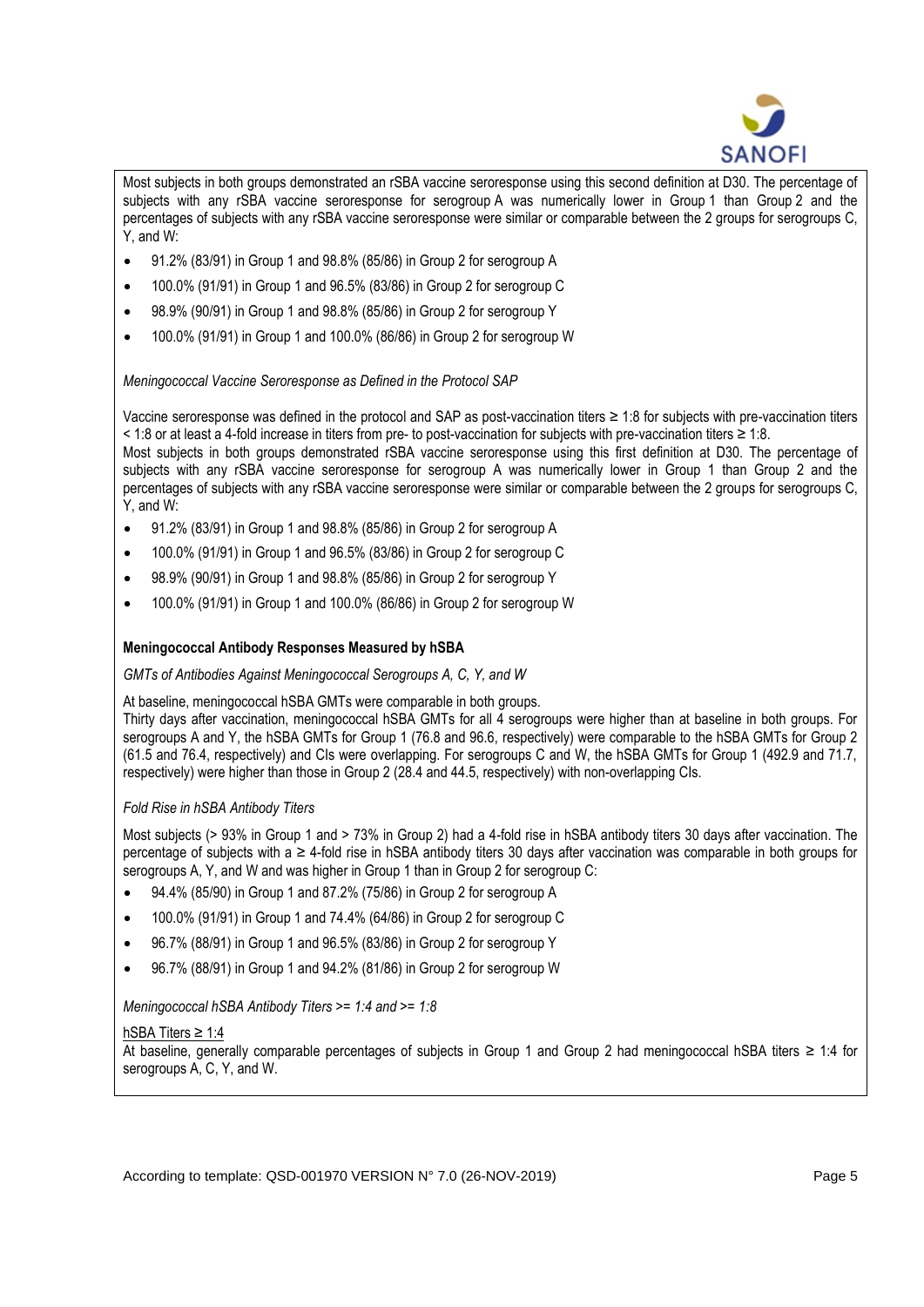

Thirty days after vaccination, the percentages of subjects with hSBA titers ≥ 1:4 were increased from baseline for all serogroups in both groups. In Group 1, 100.0% (91/91) of subjects had hSBA titers ≥ 1:4 after MenACYW conjugate vaccine administration. In Group 2, the percentage of subjects with hSBA titers  $\geq 1.4$  ranged from 94.2% (81/86) to 100.0% (86/86) after Nimenrix®.

# hSBA Titers ≥ 1:8

At baseline, generally comparable percentages of subjects in Group 1 and Group 2 had meningococcal hSBA titers ≥ 1:8 for serogroups A, C, Y, and W.

Thirty days after vaccination, the percentages of subjects with hSBA titers ≥ 1:8 were increased from baseline for all serogroups in both groups. The percentages of subjects with hSBA titers ≥ 1:8 after MenACYW conjugate vaccine administration for serogroups A, Y, and W were comparable to those after Nimenrix® (ranging from 97.8% [89/91] to 98.9% [90/91] in Group 1 and from 91.9% [79/86] to 100.0% [86/86] in Group 2). The percentage of subjects with hSBA titers ≥ 1:8 for serogroup C was higher in Group 1 (100.0% [91/91]) than in Group 2 (89.5% [77/86]).

## *Meningococcal Vaccine Seroresponse*

Most subjects in both groups demonstrated hSBA vaccine seroresponse at D30. The percentage of subjects with an hSBA vaccine seroresponse was comparable in both groups for serogroups A, Y, and W (ranging from 96.7% [87/90] to 98.9% [90/91] in Group 1 and from 91.9% [79/86] to 98.8% [85/86] in Group 2). The percentage of subjects with an hSBA vaccine seroresponse for serogroup C was higher in Group 1 (100.0% [91/91]) than in Group 2 (86.0% [74/86]).

# **Anti-tetanus Toxoid Antibody Concentrations**

## *GMTs of Antibodies against Tetanus Toxoid*

At baseline, GMCs of anti-tetanus antibodies measured by ELISA were comparable in Group 1 and Group 2.

Thirty days after vaccination, GMCs were higher for both study groups and were comparable in Group 1 (11.5 IU/mL) and Group 2 (9.5 IU/mL).

*Seroprotective Levels of Tetanus Toxoid Antibody Concentrations*

Seroprotective Levels ≥ 0.01 IU/mL

At baseline, all subjects had seroprotective concentrations  $\geq 0.01$  IU/mL in both groups.

Thirty days after vaccination, all subjects had seroprotective concentrations ≥ 0.01 IU/mL in both groups: 100.0% (90/90) in Group 1 and 100.0% (86/86) in Group 2.

### Seroprotective Levels ≥ 0.1 IU/mL

At baseline, all subjects had seroprotective concentrations  $\geq 0.1$  IU/mL in both groups.

Thirty days after vaccination, all subjects had seroprotective concentrations ≥ 0.1 IU/mL in both groups: 100.0% (90/90) in Group 1 and 100.0% (86/86) in Group 2.

# **Safety Results:**

# **Solicited Reactions Between D0 and D07**

Overall, the percentages of subjects reporting at least 1 solicited reaction were comparable between Group 1 and Group 2 (79.8% [75/94] and 83.0% [78/94], respectively).The percentages of subjects reporting at least 1 Grade 3 solicited reaction were comparable between Group 1 (6.4% [6/94]) and Group 2 (7.4% [7/94]).

*Solicited Injection Site Reactions*

The percentages of subjects reporting at least 1 solicited injection site reaction were comparable between Group 1 (48.9% [46/94]) and Group 2 (53.2% [50/94]).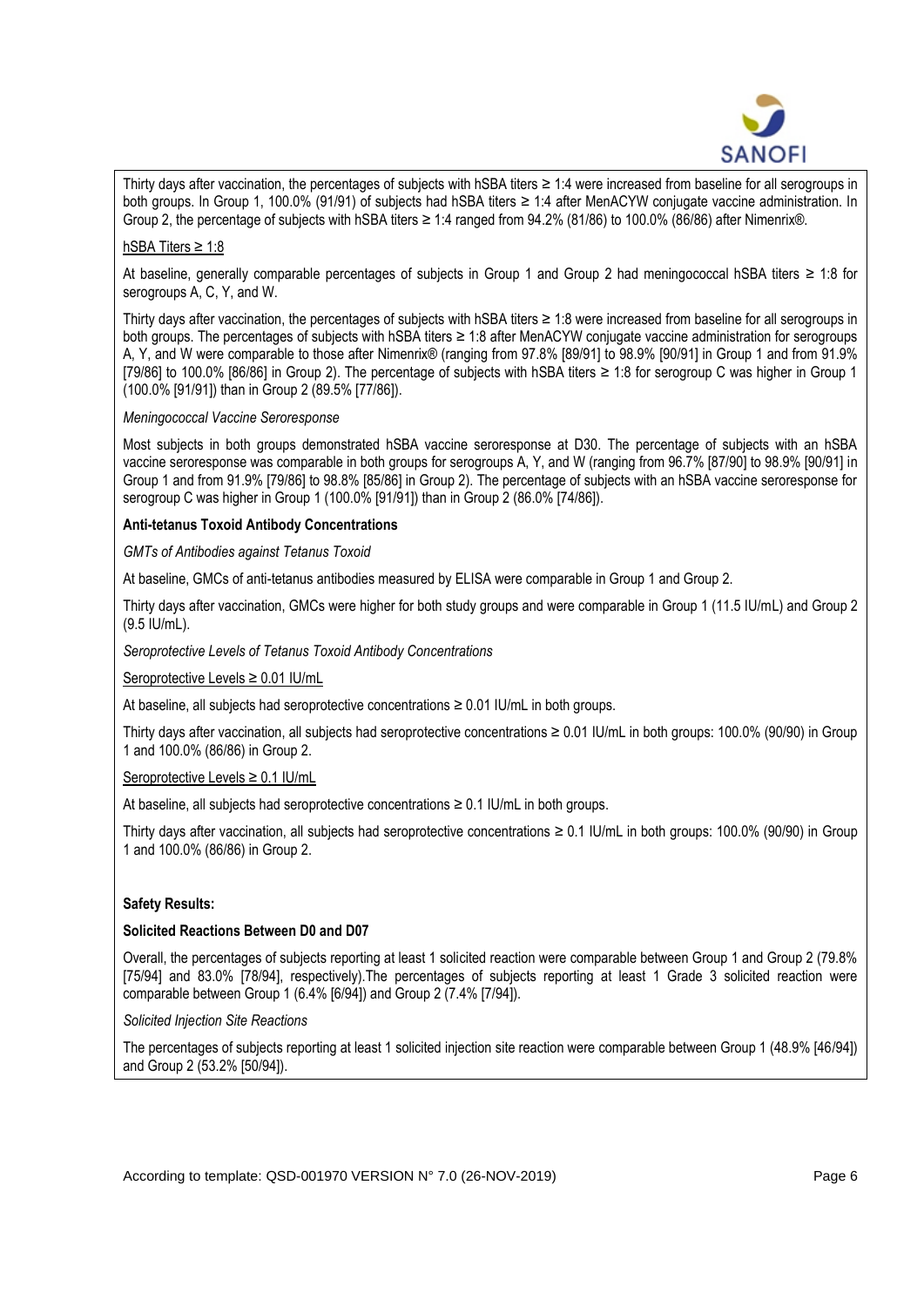

The most frequently reported solicited injection site reaction was redness (preferred term: erythema) reported by 30.9% (29/94) of subjects in Group 1 and 35.1% (33/94) of subjects in Group 2, followed by tenderness, which was reported by 29.8% (28/94) of subjects in Group 1 and 33.0% (31/94) of subjects in Group 2. Injection site swelling was reported less frequently, by 14.9% (14/94) of subjects in Group 1 and 18.1% (17/94) of subjects in Group 2.

The majority of reactions at the MenACYW conjugate vaccine or Nimenrix® injection sites were of Grade 1 or 2 intensity, all started between D0 and D03, and most lasted 1 to 3 days.

Few subjects reported Grade 3 solicited injection site reactions: 3.2% of subjects (3/94) in Group 1 and 4.3% of subjects (4/94) in Group 2.

## *Solicited Systemic Reactions*

The percentage of subjects who reported at least 1 solicited systemic reaction was 61.7% (58/94) in Group 1 and 69.1% (65/94) in Group 2. Irritability was the most frequently reported solicited systemic reaction, reported by 52.1% (49/94) of subjects in Group 1 and 56.4% (53/94) of subjects in Group 2. Abnormal crying was reported by 33.0% (31/94) of subjects in Group 1 and 39.4% (37/94) of subjects in Group 2. Drowsiness was reported by 34.0% (32/94) of subjects in Group 1 and 27.7% (26/94) of subjects in Group 2. Loss of appetite was reported by 23.4% (22/94) of subjects in Group 1 and 36.2% (34/94) of subjects in Group 2. Less frequently reported were fever (7.4% [7/94] and 4.4% [4/91] of subjects in Groups 1 and 2, respectively) and vomiting (4.3% [4/94] and 5.3% [5/94] of subjects in Groups 1 and 2, respectively).

Overall, most solicited systemic reactions were of Grade 1 or Grade 2 intensity, started between D0 and D030, and lasted 1 to 3 days.

# **Unsolicited AEs Between D0 and D30**

The percentages of subjects reporting at least 1 unsolicited non-serious AE were comparable between Group 1 (58.5% [55/94]) and Group 2 (60.6% [57/94]). The number of unsolicited non-serious AEs was numerically lower in Group 1 (n=77 AEs) compared to Group 2 (n=90 AEs).

A small percentage of unsolicited non-serious AEs were considered by the Investigators as being related to the vaccine given on D0: 5.3% of subjects (5/94) in Group 1 and 6.4% of subjects (6/94) in Group 2. Most of these events were of Grade 1 or Grade 2 intensity.

# *Immediate AEs*

There were no immediate unsolicited AEs reported in either of the groups. There were no immediate SAEs, including any anaphylactic or life-threatening events.

### *Unsolicited Non-Serious Injection Site ARs*

There were no subjects who reported at least 1 unsolicited non-serious injection site reaction after vaccination in Group 1. A total of 3 subjects (3.2%) in Group 2 reported at least 1 unsolicited non-serious injection site AR: injection site induration was reported in 2 subjects (2.1%) and injection site urticaria was reported in 1 subject (1.1%).

No subjects reported Grade 3 unsolicited non-serious injection site reactions.

# *Unsolicited Non-Serious AEs*

Unsolicited non-serious systemic AEs were most frequently reported in the SOC of Infections and infestations (39.4% [37/94] of subjects in Group 1 and 40.4% [38/94] of subjects in Group 2). The most frequently reported unsolicited non-serious systemic AEs in this SOC were upper respiratory tract infection reported by 8.5% (8/94) of subjects in Group 1 and 17.0% (16/94) of subjects in Group 2; nasopharyngitis reported by 9.6% (9/94) of subjects in Group 1 and 5.3% (5/94) of subjects in Group 2; followed by rhinitis reported by 7.4% (7/94) of subjects in Group 1 and 5.3% (5/94) of subjects in Group 2.

Other frequently reported unsolicited non-serious systemic AEs were reported in the SOC of Gastrointestinal disorders: 14.9% (14/94) of subjects in Group 1 and 10.6% (10/94) of subjects in Group 2. The most commonly reported unsolicited non-serious AEs in this SOC were diarrhea reported by 8.5% (8/94) of subjects in Group 1 and 4.3% (4/94) of subjects in Group 2 and teething reported by 4.3% (4/94) of subjects in Group 1 and 3.2% (3/94) of subjects in Group 2.